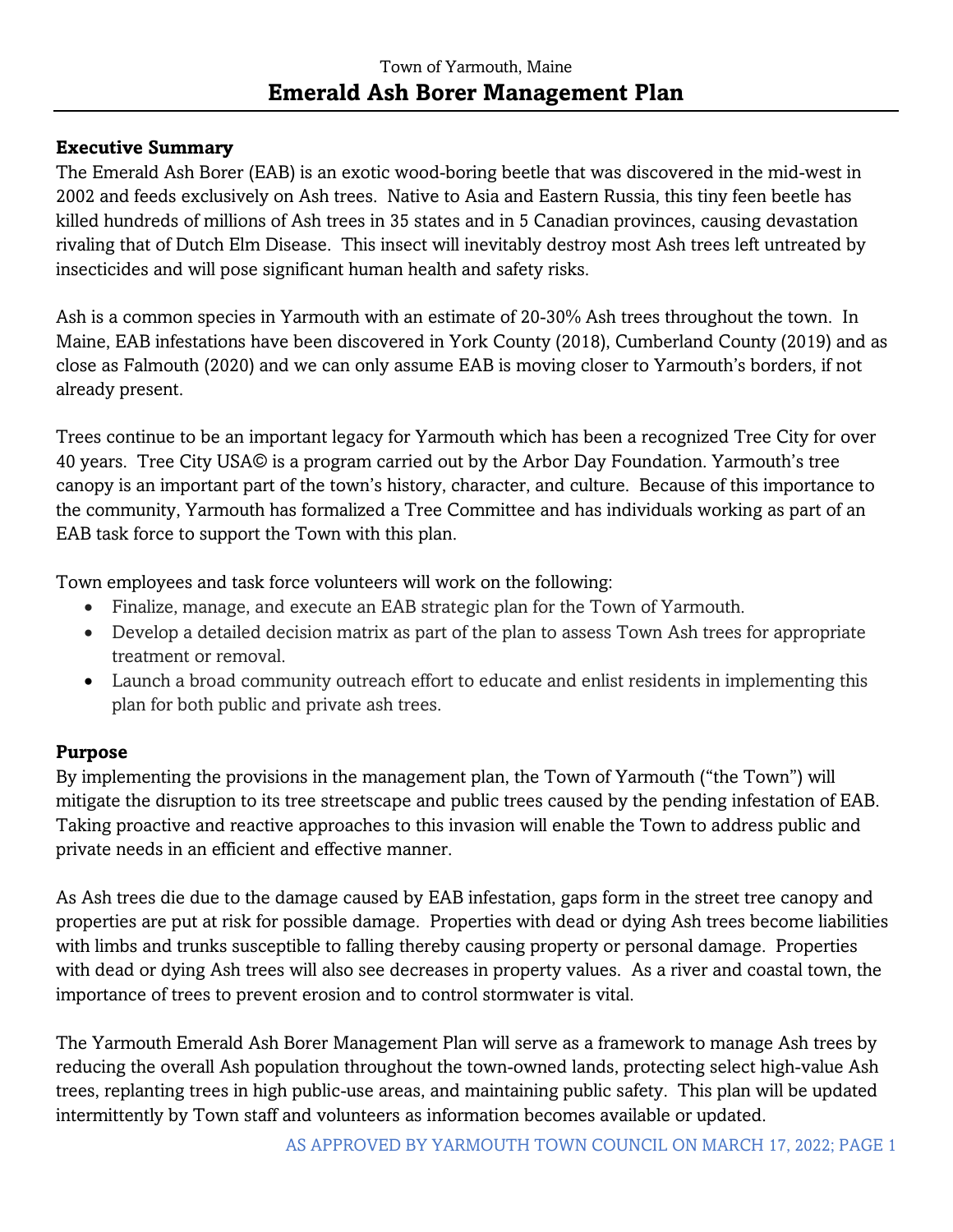#### **Scope**

This plan applies throughout the Town on all public properties where Ash trees are currently growing, as well as on private properties where such trees may negatively impact public rights-of-ways or other streetscape amenities. This plan does not apply to Ash trees located on federal, state, or private property within Yarmouth.

#### **Administration**

Yarmouth Community Services, through its director and assigned staff or contractors, will be responsible for implementing this plan and seeing that its provisions are carried out. The Yarmouth Community Services Director, or other assigned staff, will manage all contracted work for the Town.

#### **Definitions / Acronyms**

Compliance Agreement: Official Maine Department of Agriculture, Conservation, and Forestry and USDA Animal Plant and Health Inspection Service (APHIS) approval for moving regulated materials outside of a quarantine zone.

Department of Agriculture, Conservation, and Forestry (DACF): The State of Maine agency for many land-based, natural resource interests. The DACF balances for and develops the state's various landbased, natural resources including Maine agriculture, forests, outdoor recreation, and public access. They can be contacted by email at [dacf@maine.gov](mailto:dacf@maine.gov) or by phone at (207) 287-3200.

Diameter at Breast Height (DBH): The diameter (inches) of a trunk cross section measured at 4.5 feet above the ground.

Emerald Ash Borer (EAB): A metallic green beetle native to Asia. EAB bores into the wood of Ash trees, eventually causing death of tree.

Host species: All native North American Ash trees of the *Fraxinus* genus and white fringetree.

Non-host species: All tree species other than Ash trees and white fringetree.

Quarantine Zone: A Department of Agriculture, Conservation and Forestry designated area restricting the movement of regulated materials, including materials that may have EAB and may increase the area of infestation.

Regulated Materials: All Ash wood and non-coniferous firewood.

Right-Of-Way (ROW): Publicly held land dedicated to public usage for roads, sidewalks, trails, and/or utilities. The width is defined by deed or historic usage.

Street Tree: A tree planted in a sidewalk or in a public right-of-way. In some cases, the property lines lie several feet behind a sidewalk or edge of road. The Town of Yarmouth has jurisdiction over the street trees, but the trees are owned by the property owner.

Yarmouth Community Services (YCS): The Town of Yarmouth department responsible for coordinating and managing municipal recreation, parks, open spaces, trees, trails, and other amenities. YCS provides and maintains responsive leisure and educational opportunities, facilities and services that enhance and improve the quality of life for residents and guests.

#### **Ash Treatment and Removal**

The Town conducted an inventory of many Ash trees growing on its rights-of-way, in parks, and on other municipal properties. For each Ash tree, details on its location, size, and condition are collected. An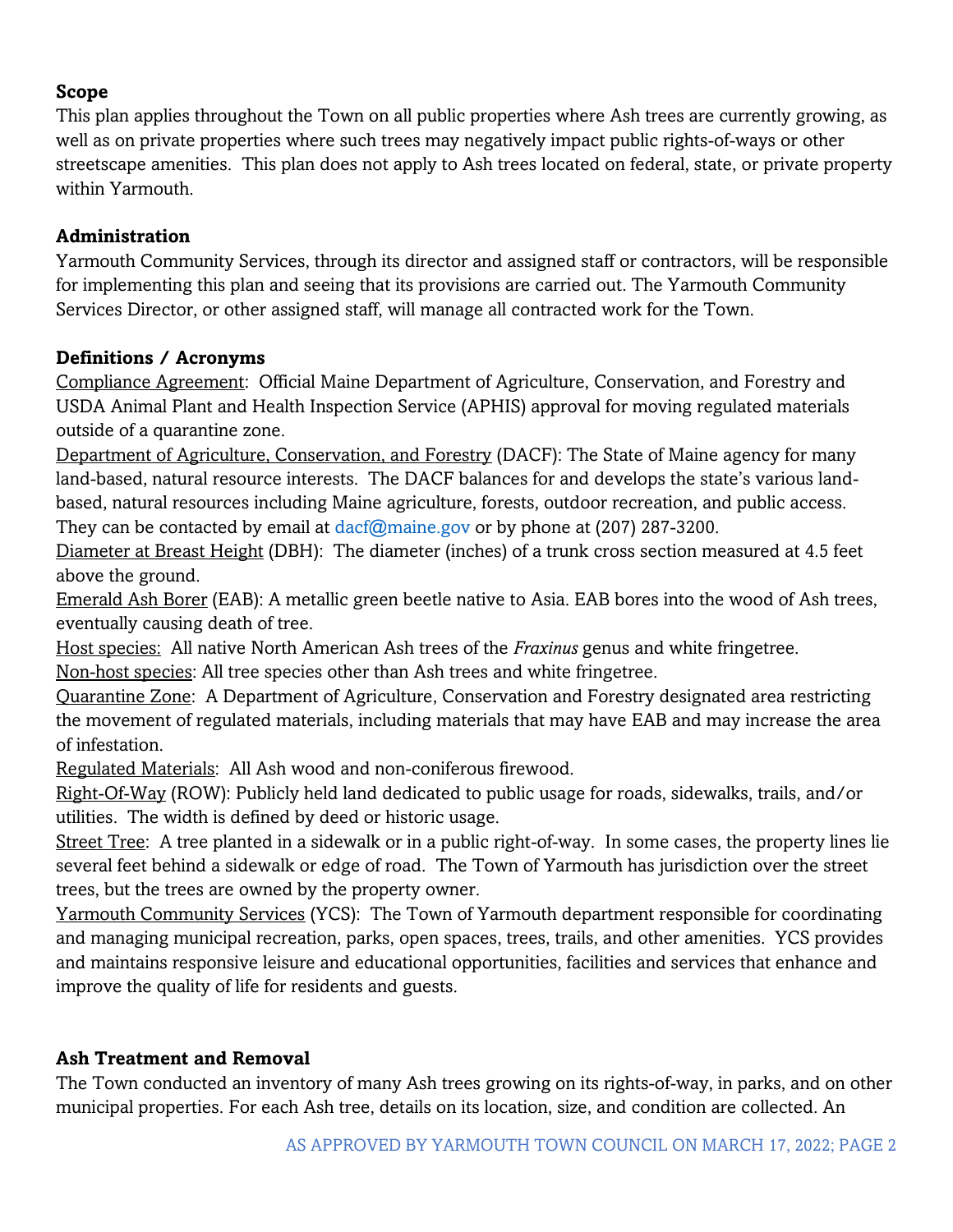estimated budget and timeframe will be generated for the desired treatment and removal regime, based on the inventory data. The Town will systematically treat and/or remove all its Ash trees that will potentially impact public ways or properties. Tree removal will be prioritized with hazardous trees removed first, followed by those that are no longer assets to the community (e.g. dead, dying, diseased, or poorly sited). Valuable and vigorous trees greater than 20 inches DBH will be treated with approved insecticide to treat existing infestations. Ongoing treatment will be necessary to protect trees for multiple years. Utility contractors will be encouraged to remove all Ash trees within their easements as part of their normal line clearance activities. An Ash tree inventory spreadsheet will be updated and used to prioritize and record the removal treatment or status of each tree. *Refer to Appendix A for the Managing Emerald Ash Borer: Decision Guide.*

#### **Monitoring**

Strategically located non-asset Ash trees will be annually selected and prepared as detection trees. These trees will be set up before May 1<sup>st</sup> and removed for examination in September or October. If an EAB infestation is discovered, a delimitation survey of the surrounding area will be made an acted upon. All Ash wood from pruning or removals shall be inspected for EAB by looking for D-shaped exit holes and removing the bark to look for larval galleries. All possible sources of artificial EAB importation into the community such as garden centers, nurseries, firewood dealers, and others will be monitored. *Refer to Appendix B for a List of Possible Importation Sources.*

#### **Wood Utilization and Disposal**

The Town will develop a plan to use the wood generated during the removal program. The plan must comply with DACF regulations for handling regulated materials. Wood that cannot be used for lumber, turning, firewood, chips, or mulch will be disposed of according to DACF specifications. *Refer to Appendix C for a List of Companies with DACF Compliance Agreements. Refer to Appendix D for the Town Wood Utilization and Disposal Strategy.*

#### **Communications**

The Town Manager, Town Council, Yarmouth Community Services, Department of Public Works, other Town departments' staff, and related volunteer committees will receive periodic briefings through the Town's normal communication channels. All media relations will also follow normal municipal protocols. Town of Yarmouth-based websites and social media outlets will be used to pass along updated messages regarding EAB.

#### **Education**

Training for Town staff, contractors, volunteer committee members, and residents will be held to discuss the pending infestation and to provide Ash tree and EAB identification tips. A page on the Yarmouth Community Services' website will be dedicated to municipal response and include resources for homeowners and businesses. This will link to the Town's home page and website.

#### **Canopy Replacement and Care**

As the budget and location permits, removed public Ash trees will be replaced with non-host species that are appropriate for the setting and add to the diversity and general health of the town's public spaces. Trees will be planted in accordance with ANSI A300 Tree Care Operations: Planting Specifications, the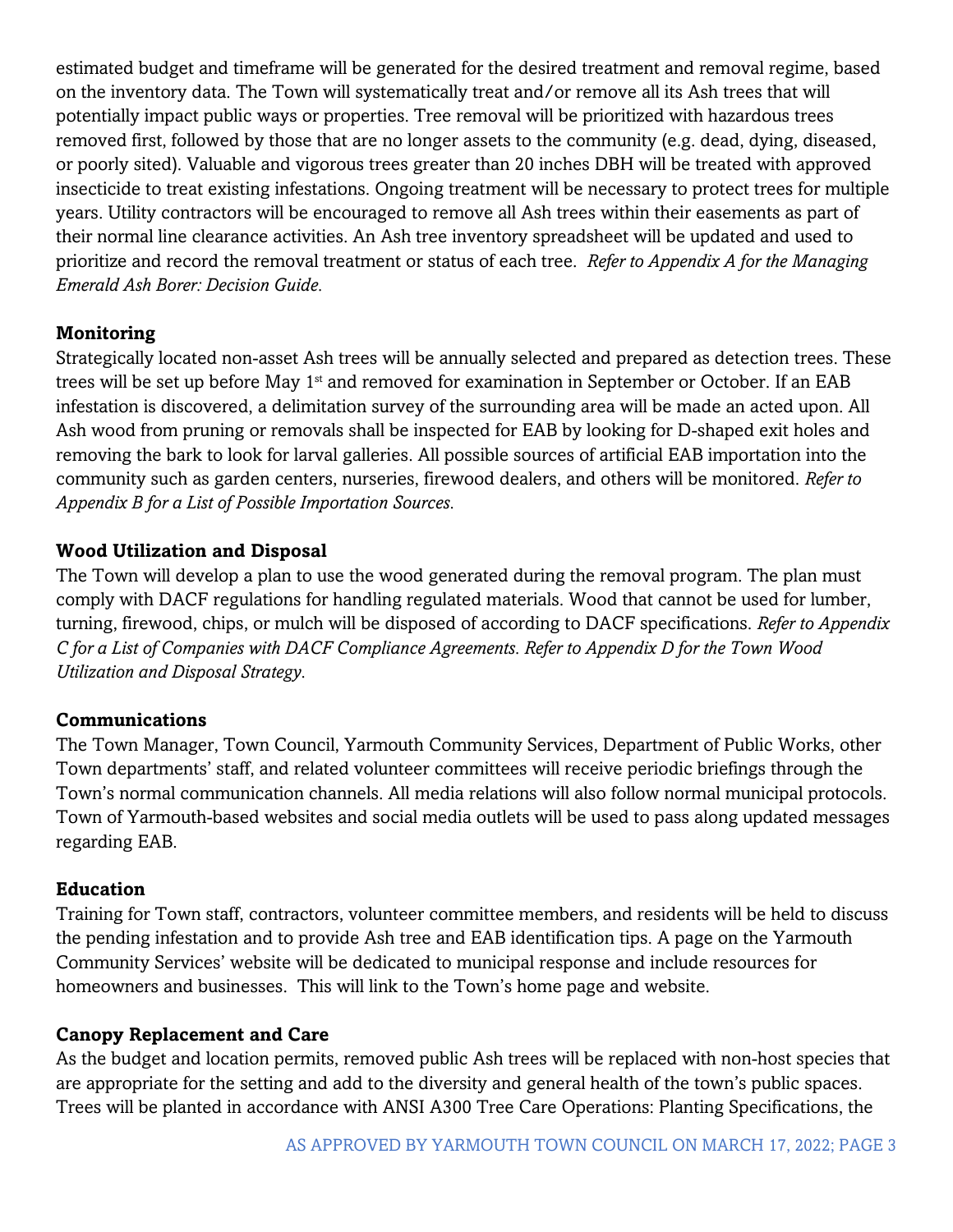Urban Tree Foundation: Planting Specifications Cue Card (*refer to Appendix E*), or USDA's Forest Service Tree Owner's Manual ([www.treeownersmanual.info\)](http://www.treeownersmanual.info/), be in the 1-1/2 to 2-1/2 caliper range, and obtained from Maine licensed producers and/or dealers of nursery stock items. Plantings will be budget-based and prioritized by canopy cover goals as identified by the Town through the efforts of Yarmouth Community Services staff. Those areas needing the most trees to reach their goal will be planted first such as streetscapes, recent construction, public grounds, and town-owned parks. No plantings will be made that cannot be adequately maintained. All new plantings will conform to the "10-20-30" tree species diversity rule. Refer to Yarmouth Community Services and EAB webpages for a *List of Recommended Replacement Species and Prohibited Plant List*.

#### **Postponed Work**

While financial, staff, and equipment resources are focused on the EAB Management Plan, some usual services will either be delayed or put on hold indefinitely. For example, the five-year pruning cycles may be put on hold, as may previously defined planting projects not related to canopy restoration as a result of EAB removals.

#### **Other Departments**

The Yarmouth Community Services Director will provide monthly briefings to the Town Manager, Finance and Public Works Departments. Yarmouth Community Services will support contractors or employees by coordinating and supplying equipment, field support, and personnel, as available.

#### **Private Ash Trees**

The Town will create and maintain an EAB Informational page on the Yarmouth Community Services' website with links to the Town's website. The Town will provide information regarding removing dead and dying Ash trees. In the spring and fall, the Town will coordinate a non-EAB host, diverse species, replacement tree effort including, but not limited to residents and businesses interested in acquiring trees at wholesale prices. The Town will provide site selection, planting, and maintenance information, or contract to provide these services, to each participating location in this program.

#### **Contact List**

Town of Yarmouth [www.yarmouth.me.us](http://www.yarmouth.me.us/) [www.yarmouthcommunityservices.org/emerald-ash-borer-info](http://www.yarmouthcommunityservices.org/emerald-ash-borer-info) Karyn MacNeill, Director of Yarmouth Community Services, [kmacneill@yarmouth.me.us](mailto:kmacneill@yarmouth.me.us) Yarmouth Community Services, 200 Main Street, (207) 846-2406

#### Maine Department of Agriculture, Conservation, and Forestry

[www.maine.gov/dacf](http://www.maine.gov/dacf) then search "EAB" Jan Santerre, Maine Forest Service Urban Forestry Coordinator, [Jan.Santerre@maine.gov](mailto:Jan.Santerre@maine.gov) Allison Kanoti, State Entomologist, [Allison.M.Kanoti@maine.gov](mailto:Allison.M.Kanoti@maine.gov) Gary Fish, State Horticulturist, [Gary.Fish@maine.gov](mailto:Gary.Fish@maine.gove) Karen Coluzzi, State Pest Survey Coordinator, [Karen.L.Coluzzi@maine.gov](mailto:Karen.L.Coluzzi@maine.gov) Shane Duigan, District Forester, Cumberland County, [Shane.P.Duigan@maine.gov](mailto:Shane.P.Duigan@maine.gove)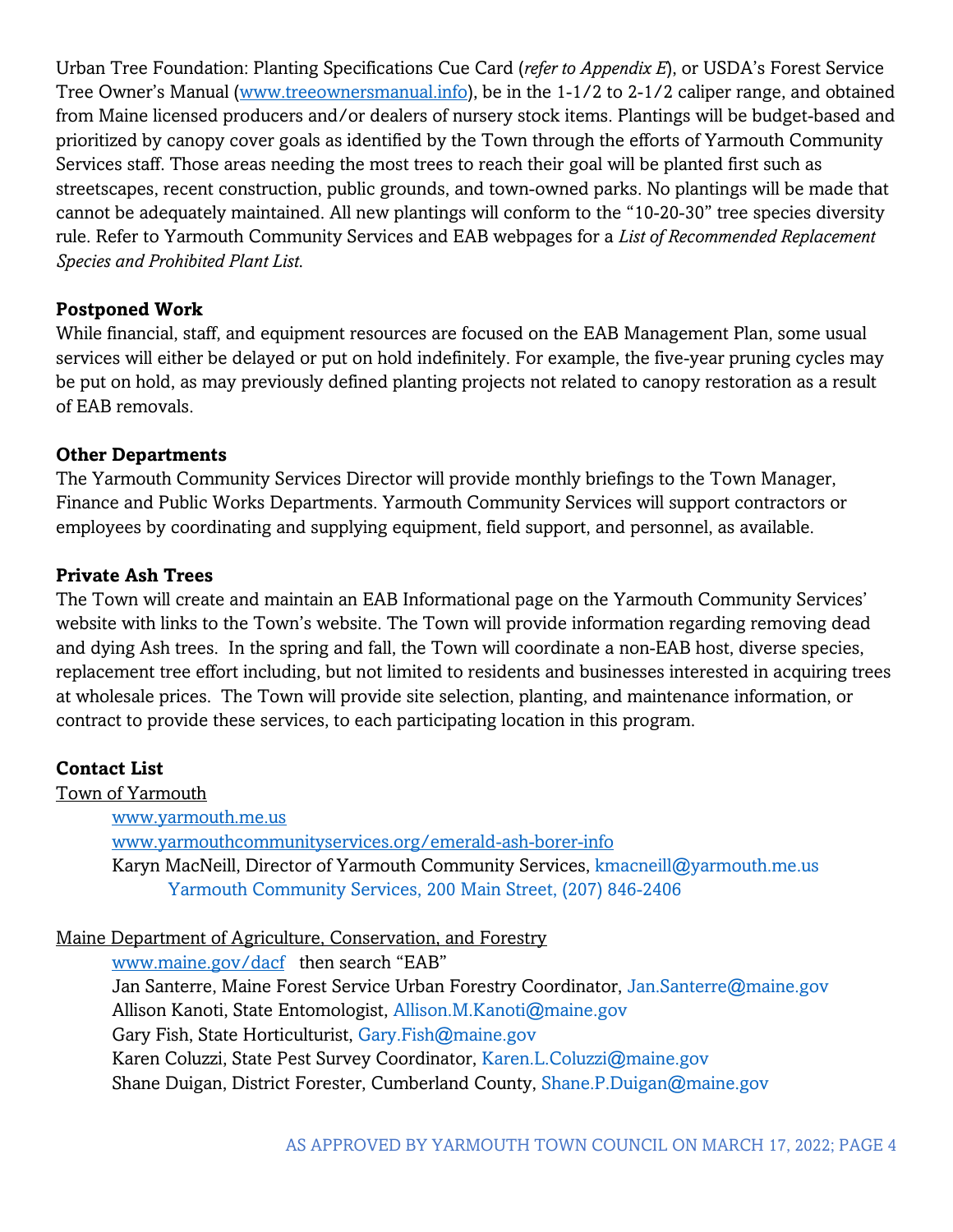#### Maine Arborist Association

[www.MaineArborist.org](http://www.mainearborist.org/)

#### Licensed Arborists

[www.maine.gov/dacf/php/arborist/ArboristList.shtml](http://www.maine.gov/dacf/php/arborist/ArboristList.shtml)

#### US Forest Service

Nate Siegert, Entomologist, [Nathan.W.Siegert@usga.gov](mailto:Nathan.W.Siegert@usga.gov) John Parry, Urban Forestry Specialist, [John.Parry@usda.gov](mailto:John.Parry@usda.gov)

#### **Hiring an Arborist**

In cases where the public wants to find certified arborists, contact information will be posted on the Yarmouth Community Services' EAB webpage with links to the Town's website. Hardcopies will be available at the Town Hall and Yarmouth Community Services buildings.

#### **Approved Contractor List**

All commercial companies involved in tree pruning, removal, installation, and wood disposal will require licensing and minimum insurance with the State of Maine. A list of locally licensed and operating firms will be maintained on the EAB webpage and made available through the Town Hall and Yarmouth Community Services buildings.

#### **Cost Considerations**

Based on street tree inventory evaluations, over 200 Ash trees are identified and have recent cost estimates individually applied. To summarize the overall inventory and potential budget needs, a spreadsheet lists estimated costs associated with treatment, removal, disposal costs, and annual benefits. Each column is broken down into "tree condition" groupings (e.g. Future Concern, Imminent Concern, and OK).

Estimates for planting replacement trees are calculated at \$800-\$1,000 per tree to ensure there is enough funding to use contractors for the replanting program. This projection considers all materials (tree, fertilizer, mulch, etc), labor, and equipment needed (truck, trailer, excavator, etc).

|                    | ig and relieved onglinal commatted for treatment, relievably and replanting enorgy |           |          |          |
|--------------------|------------------------------------------------------------------------------------|-----------|----------|----------|
|                    | Year 1                                                                             | Year 2    | Year 3   | Year 4   |
| Treatment          | \$59,642                                                                           | \$23,822  | \$60,000 | \$25,000 |
| Removals           | \$13,564                                                                           | \$15,000  | \$15,000 | \$15,000 |
| Replanting         | \$15,000                                                                           | \$8,000   | \$16,000 | \$8,000  |
| <b>Grand Total</b> | \$88,206                                                                           | \$184,657 | \$34,522 | \$48,000 |

The following table reflects original estimates for treatment, removals, and replanting efforts.

Additionally, these budget numbers do not reflect disposal costs or possible biocontrols.

Disposal costs for brush and trees with a diameter up to 12" are not anticipated to significantly increase. Currently, there is no cost to the Town for contractors to perform chipping and removal when the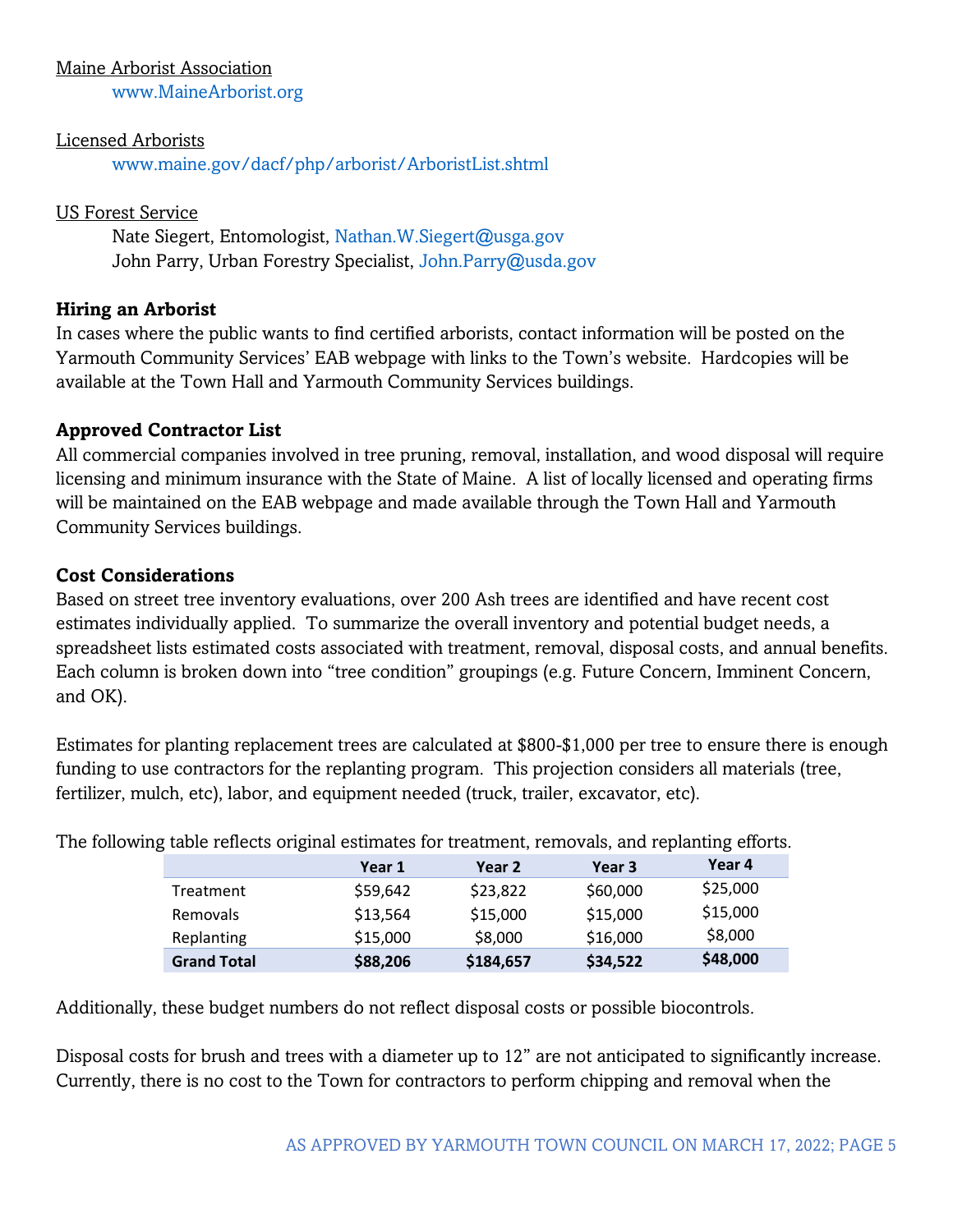product can be reused. The Town of Yarmouth currently contracts this type of service and will work with contractors to assist with additional needs and as guidelines or usability change.

Biocontrols are managed by the Maine Forest Service, Forest Health and Monitoring Division as a cooperative effort with USDA Animal and Plant Health Inspection Service (APHIS). USDA provides parasitoids, stingless wasps *Oobius agrili, Tetrastichus planipennisi, and Spathius galinae* as they specialize in attacking EAB to help reduce their numbers. Additional information can be found by contacting Maine Forest Service.

While the Town of Yarmouth does not currently have EAB impacts factored into the overall budget, potential funding options for an EAB effort are the Environmental Health & Hazards capital budget, the Tree Program fund, the Tree Care general fund budget, and possible grants, partnerships, or fundraising opportunities.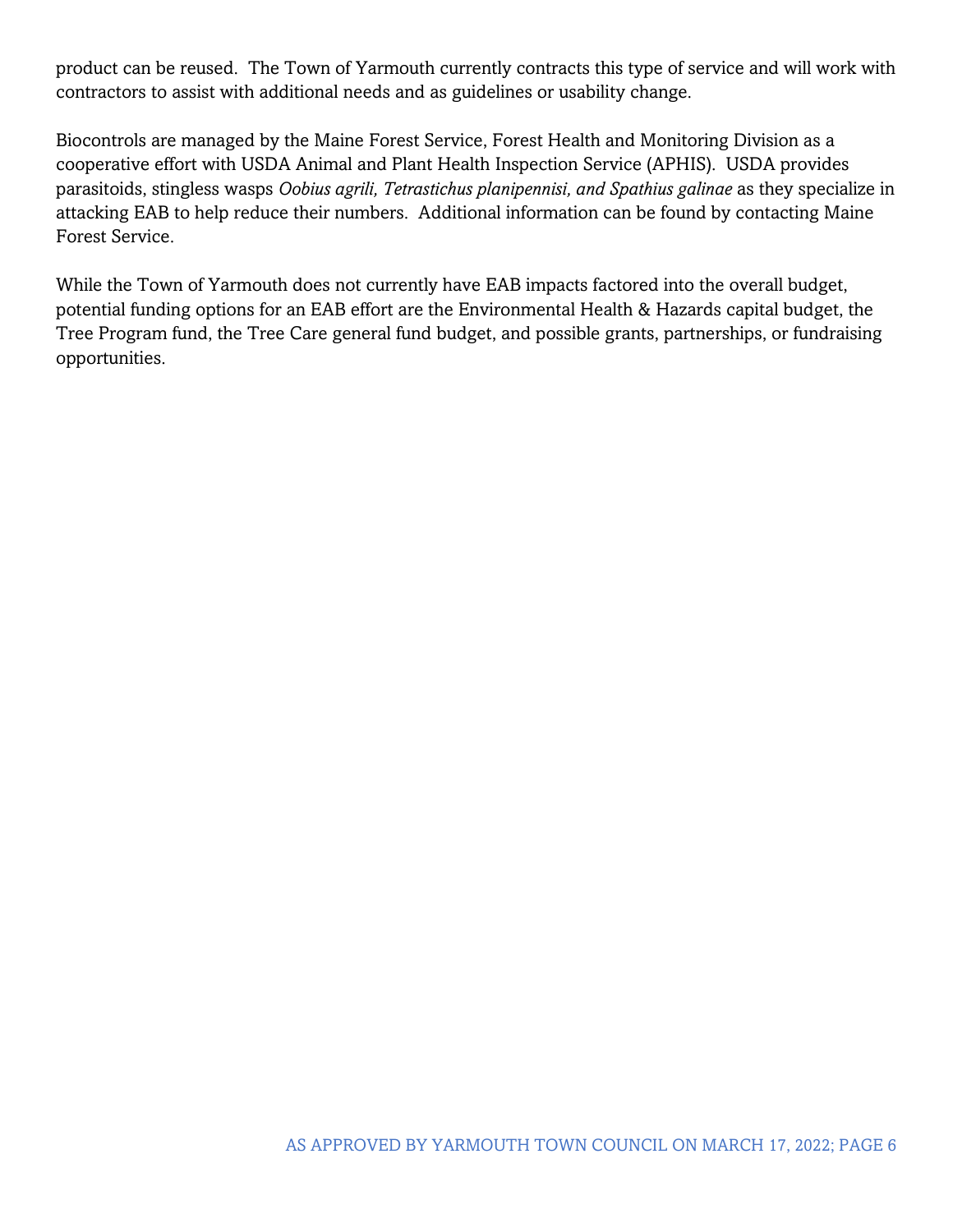

Protect your urban forest. Act Now. Save Trees. Save \$!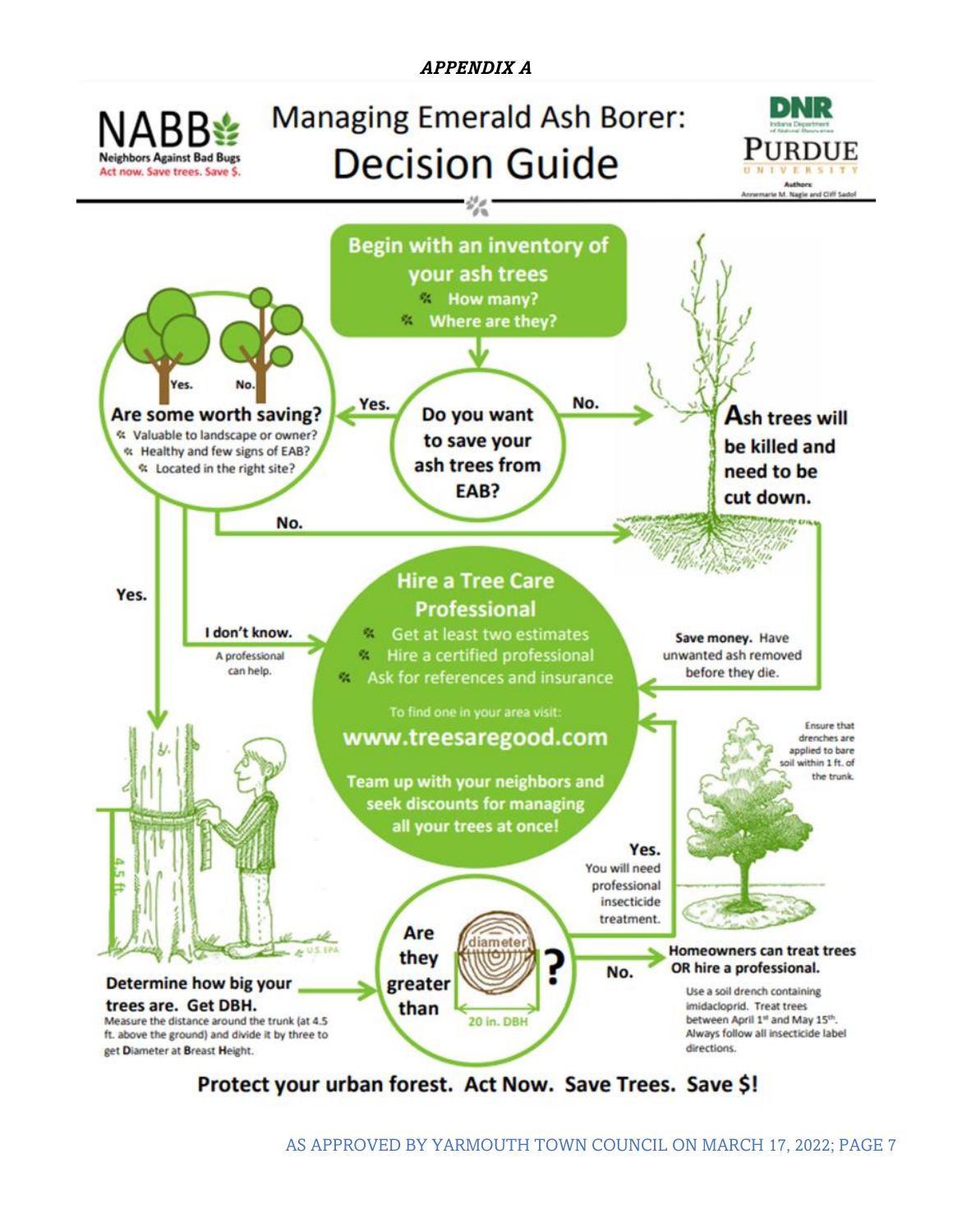

# **Managing Emerald Ash Borer: Decision Guide**



## Which trees can be saved?

#### Trees CAN be saved if they are:

- Healthy and vigorously growing, with more than half their leaves.
- Enhancing the landscape.
- Valuable to the owner.
- Showing only few outward signs of EAB infestation.



These ash trees are healthy, have all of their leaves, and provide shade and beauty to the landscape. They would be good treatment candidates.

#### Trees should NOT be saved if they are:

- Unhealthy, with more than half of their leaves missing.
- Planted in poor sites or are not important to the landscape.
- Showing many outward signs of EAB infestation, such as woodpecker damage, bark splits, and water sprouts at the tree base.



Contact your city forester about local ordinances before performing any tree work!

treated

## What are the treatment options?

#### Homeowners can protect healthy ash trees:

- With a trunk less than 20 in. Diameter at Breast Height (see reverse for DBH measurement).
- With over the counter soil drench products containing 1.47% imidacloprid. These products are most effective when applied between April 1st and May 15th.

#### Professionals can protect ash trees:

- With a trunk DBH of up to 20 inches or greater
- Later in the year, and/or by using specialized equipment to apply pesticides that contain imidacloprid, dinotefuran, azadirachtin, or emamectin benzoate.

### **Looking for More about Treatment Options and Tools to Manage Costs?** Visit: www.eabindiana.info

**USE OUR FREE ONLINE TOOL The Emerald Ash Borer Cost Calculator** 



## Which new trees should be planted?

Choose a tree that can thrive in your site conditions. Remember that some trees can become very large. Contact your city forester, or local garden center or nursery for advice on choosing the best species to replace your ash. Also look for ideas at our link to replacement species on <www.eabindiana.info>.

**REMEMBER: Choose Diversity!** Replant with several different tree species to increase your neighborhood's resilience to future pest problems.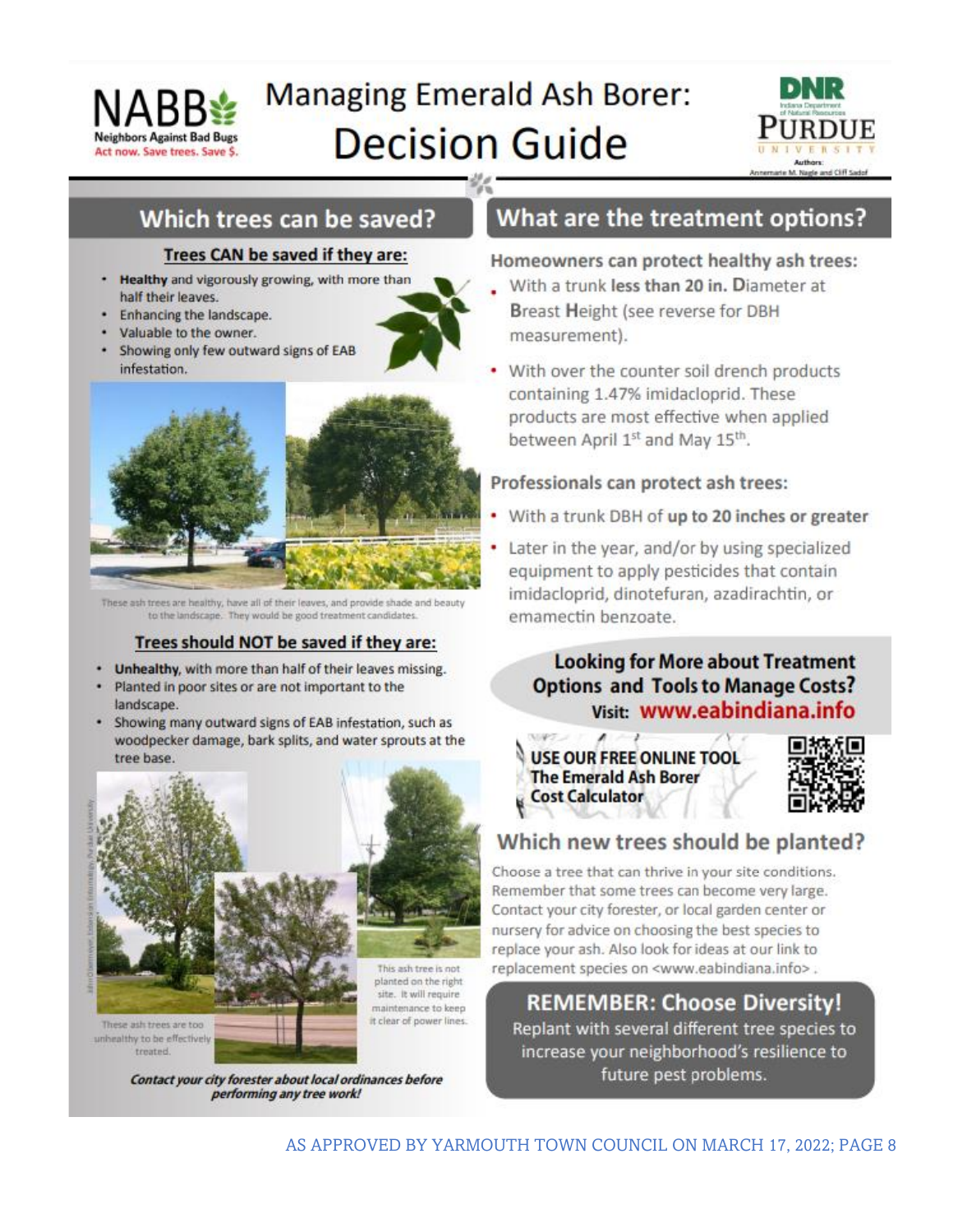#### *APPENDIX B*

List of Possible Importation Sources

- 1. Ash logs with bark
- 2. Firewood
- 3. Nursery stock
- 4. Garden centers
- 5. Subdivision or homeowner plantings
- 6. Natural spread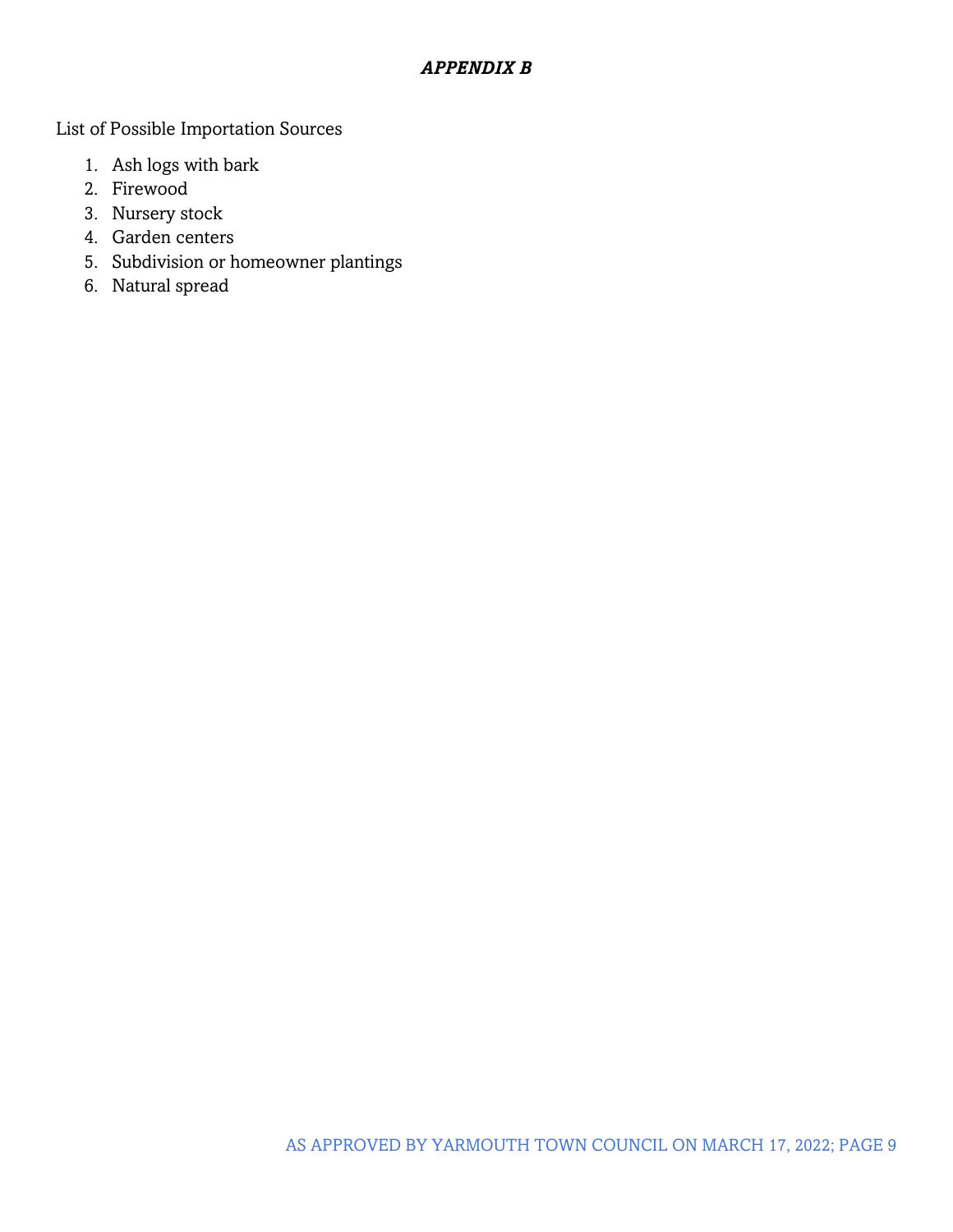#### *APPENDIX C*

#### List of companies with DACF compliance agreements

Please note: This list is not a validation for the arborist's or company's legitimacy. This is a local list and while it is provided as a courtesy, it may be incomplete; other companies in Maine may employ licensed arborists. The DACF licenses individuals, not companies. The licensed individual must be onsite when arboriculture work is conducted. For an updated list through the State of Maine, please check on their website at: <https://www.maine.gov/dacf/php/arborist/ArboristList.shtml> or by calling: (207) 287-3891.

List is provided alphabetically by Town/City.

| dba Winter Greens                          | PO Box 589           | <b>Bath</b>                | (207) 894-8444 |
|--------------------------------------------|----------------------|----------------------------|----------------|
| <b>Driscoll Tree Experts</b>               | PO Box 670           | <b>Bath</b>                | (207) 504-6284 |
| Above and Beyond Tree Solutions, LLC       | 85 Lunt Rd           | <b>Brunswick</b>           | n/a            |
| Bartlett Flanagan                          | 300A Old Portland Rd | <b>Brunswick</b>           | (207) 841-2477 |
| Fagan Tree Service                         | 71 Lisbon Rd         | <b>Brunswick</b>           | (207) 615-4254 |
| <b>Travis Leeman</b>                       | 17 Rocky Hill Dr.    | <b>Brunswick</b>           | (207) 729-2997 |
| Vannah Logging                             | 8 Oakwood Terrace    | <b>Brunswick</b>           | (207) 631-2475 |
| Well Tree, Inc.                            | 3 MacMillan Drive    | <b>Brunswick</b>           | (207) 721-9210 |
| <b>Christopher Forbes</b>                  | PO Box 502           | Cumberland                 | (207) 749-1137 |
| <b>Curtis Property Maintenance</b>         | 183 Middle Rd        | Cumberland                 | (207) 831-8065 |
| David Lebel                                | 15 Pine Lane         | <b>Cumberland Foreside</b> | (207) 781-4282 |
| Balfour Landscape Tree and Lawn<br>Service | 980 Pinkham Brook Rd | Durham                     | (207) 721-1548 |
| Rare Earth                                 |                      | Falmouth                   | (207) 879-1610 |
| Dirigo Tree Service LLC                    | 3 Scribner Dr        | Freeport                   | (207) 272-7430 |
| Maine Tree Company LLC                     | 17 Lindy Lane        | Freeport                   | (207) 653-9943 |
| Maines Tree Works, Inc.                    | 368 Mayall Rd        | Gray                       | (207) 657-4425 |
| <b>TimberWorx</b>                          | PO Box 237           | Gray                       | (207) 653-9624 |
| James Carville                             | 8 Western Ave        | Lisbon                     | (207) 312-3768 |
| <b>Erik Stoesser-Casad</b>                 | 394 Main St          | <b>Lisbon Falls</b>        | (512) 665-6235 |
| <b>Tip Line Tree Services</b>              | 33 Rockwood Dr       | New Gloucester             | (207) 657-3256 |

AS APPROVED BY YARMOUTH TOWN COUNCIL ON MARCH 17, 2022; PAGE 10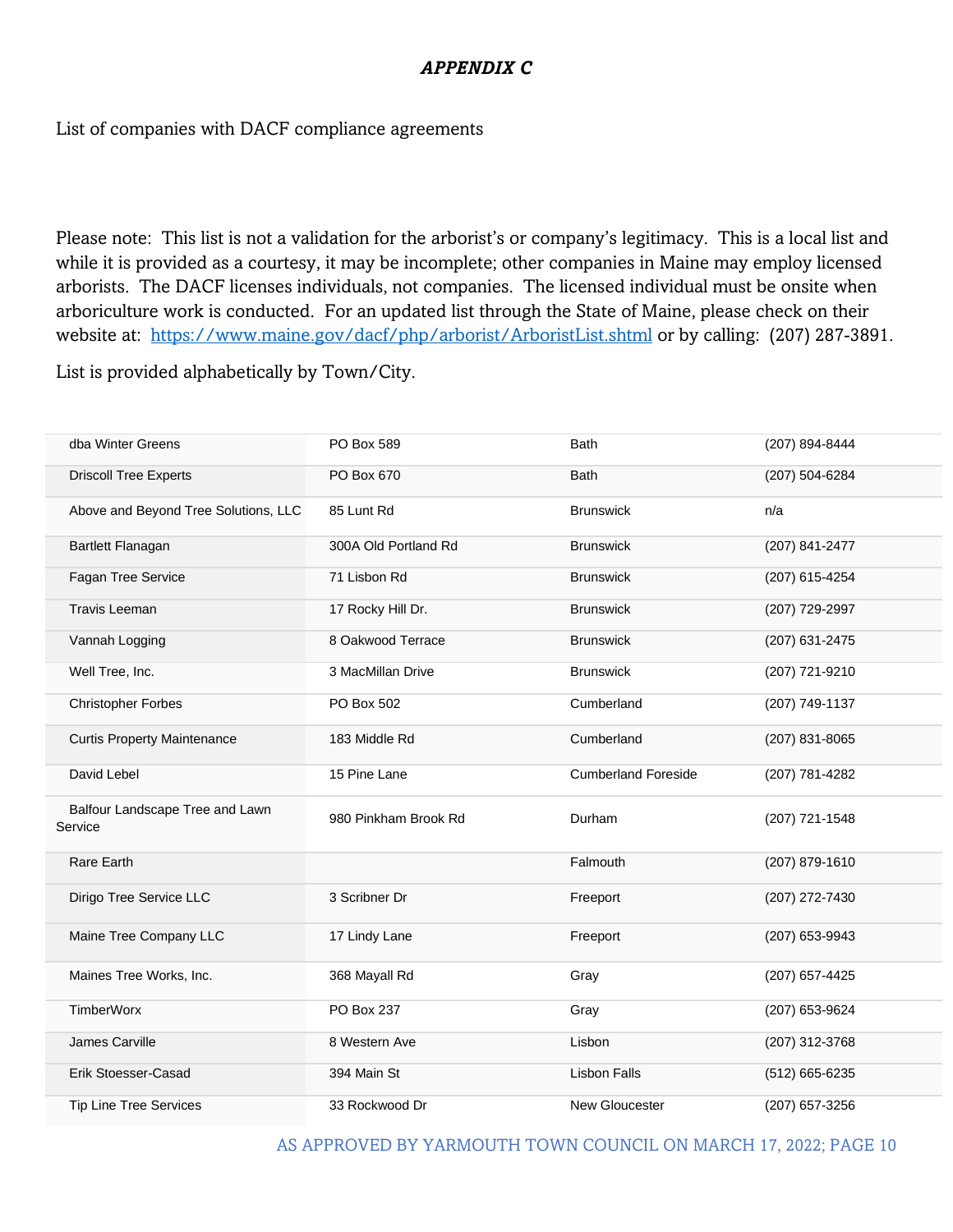| Whitney Tree (David W. MacDonald,<br>$ nc\rangle$ | 58 MacDonald Dr.      | New Gloucester | (207) 657-3256 |
|---------------------------------------------------|-----------------------|----------------|----------------|
| <b>Austin Spencer</b>                             | 4 Farms Edge Rd       | North Yarmouth | (207) 699-9987 |
| Gilligans Gardens LLC                             | 33 Chandler Brook Rd  | North Yarmouth | (207) 939-9953 |
| Jim's Tree Service                                | 51 Memorial Highway   | North Yarmouth | (207) 431-3273 |
| Meehan Landscaping                                | #2 Dragon Fly Lane    | North Yarmouth | (207) 615-7916 |
| Dan Gurney                                        | 30 Fuller Mountain Rd | Phippsburg     | (207) 522-5757 |
| Hawkes Tree Service, Inc.                         | 78 Main Rd            | Phippsburg     | (207) 442-7444 |
| Arborist Tree Services LLC                        | 119 Summit St         | Portland       | (512) 550-5270 |
| Blue Ox LLC                                       | 17 Victoria St.       | Portland       | (207) 749-4258 |
| Kelly Palomera                                    | 54 Lexington Ave      | Portland       | (207) 408-2312 |
| Keystone Horticulturists LLC                      | PO Box 1910           | Portland       | (207) 468-8873 |
| LST Landscaping, Inc.                             | 144 Hutchins Drive    | Portland       | (207) 878-1578 |
| Lucas Tree Experts                                | PO Box 958            | Portland       | (207) 797-7294 |
| Lukas Brenard                                     | 101Pleasant Ave       | Portland       | (415) 710-3811 |
| Maxwell Bragg                                     | 1 Holbrook St.        | Portland       | (207) 691-6419 |
| McCarthy Tree Service, Inc.                       | 46 Columbia Rd        | Portland       | (207) 232-9828 |
| On Sight Tree Service                             | 130 Spring St.        | Portland       | (970) 708-5187 |
| Seabreeze Property Services                       | 415 Presumpscot St    | Portland       | (207) 775-3454 |
| The Davey Tree Expert Company                     | 789 Warren Ave        | Portland       | (207) 828-0110 |
| <b>TMR Property Services, LLC</b>                 | 179 Christy Rd        | Portland       | (207) 756-4113 |
| <b>Bartlett Tree Experts</b>                      | PO Box 6828           | Scarborough    | (207) 883-3340 |
| John Beyer                                        | 83 Beech Ridge Rd     | Scarborough    | (207) 883-6000 |
| Richard's Landscaping Service                     | 16 Mast Rd            | Scarborough    | (207) 883-9055 |
| Southern Maine Tree LLC                           | 35 New Rd             | Scarborough    | (207) 303-5567 |
| Tree and Stone LLC                                | 3 Katies Ln           | Scarborough    | (207) 219-8775 |
| Aspiras Tree Care                                 | 11 Bonnybriar Rd      | South Portland | (207) 767-7273 |
| <b>Atlantic Tree Solutions</b>                    | 376 Preble St         | South Portland | (207) 409-4629 |
| <b>Farrar Tree Service</b>                        | 364 Broadway          | South Portland | (207) 671-8320 |
| Forrest Hagerman                                  | 860 Broadway          | South Portland | (207) 615-8925 |
| Morong & Sons                                     | 40 Washington Avenue  | South Portland | (207) 799-5275 |
| Affordable Tree Service                           | 198 Ward Rd           | Topsham        | (207) 240-4601 |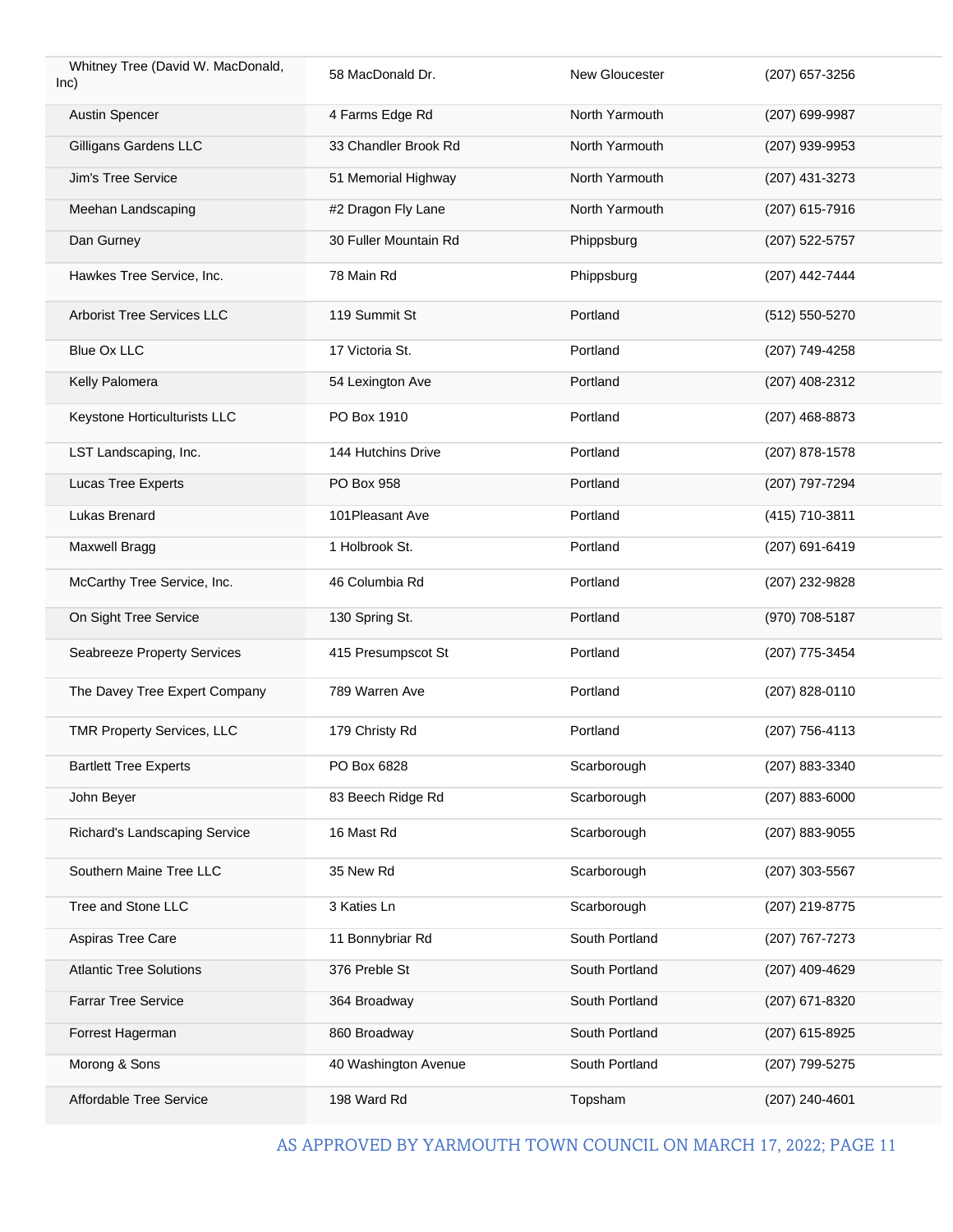| <b>Barton Construction</b>          | 184 Meadow Cross Rd | Topsham | (207) 841-7718 |
|-------------------------------------|---------------------|---------|----------------|
| Bryan Budd                          | 489 Meadow Rd       | Topsham | n/a            |
| Elm Island Tree LLC                 | 495 Cathance Rd     | Topsham | (207) 841-4840 |
| Merrill Earth LLC                   | 3 Spruce Lane       | Topsham | (207) 837-7545 |
| Tim's Creative Landscaping          | 142 Meadow Cross Rd | Topsham | (207) 725-5030 |
| Timber Tree Service and Landscaping | 432 Middlesex Rd    | Topsham | (207) 725-4763 |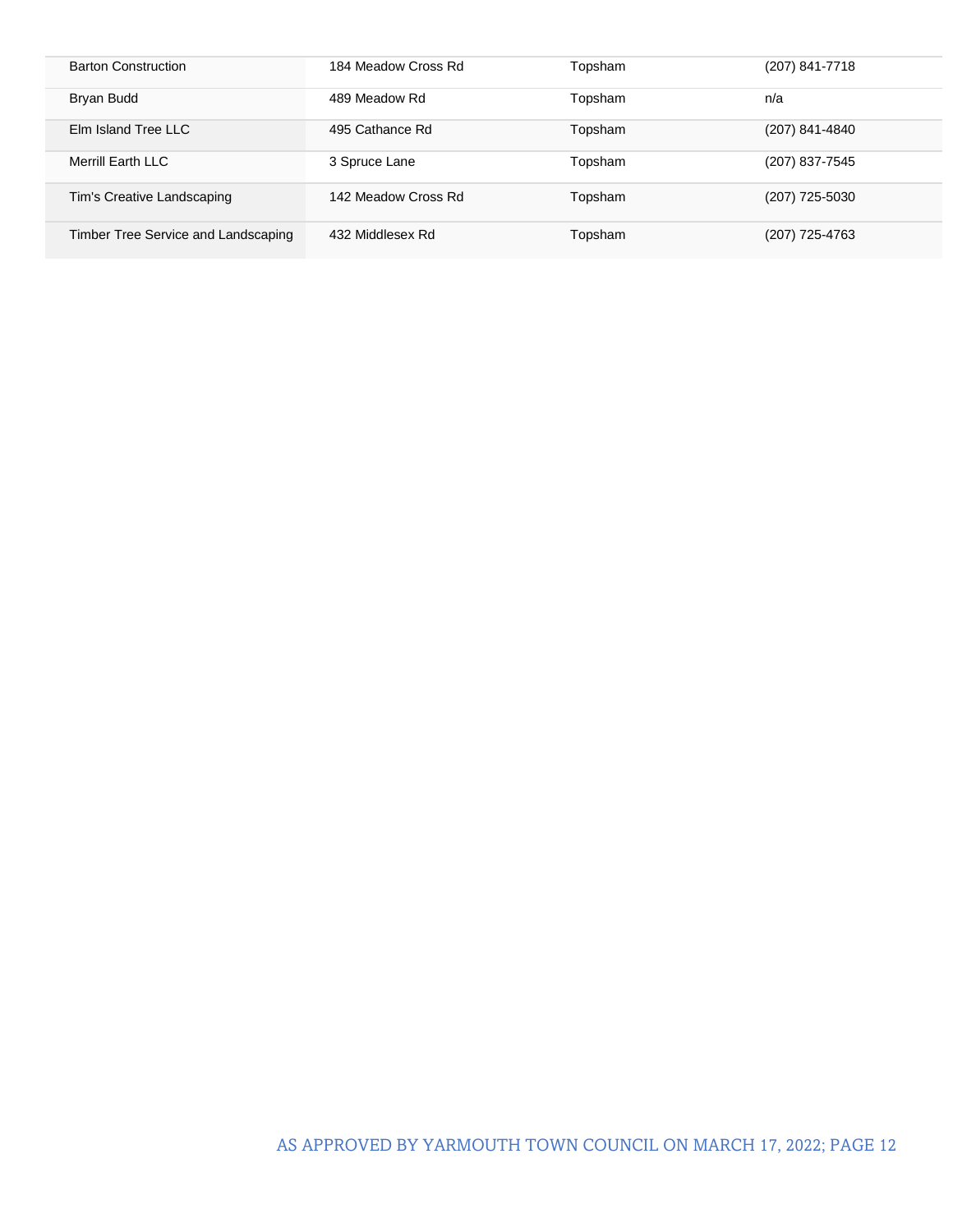#### *APPENDIX D*

Town Wood Utilization and Disposal Strategy (per Town of Yarmouth Transfer Station Operation Manual)

#### Leaf and Yard Waste (pg. 18)

The Town of Yarmouth operated a licensed compost facility located at its Transfer Station complex. Residents can deposit leaf & yard waste free of charge in the designated collection area. The material is then blended and placed in windrows for composting. The finished product is available to the residents free of charge. Note: In 2007 part of the storage pad for this material was excavated and re-graveled to provide a firm base.

#### Brush (pg. 19)

Brush, up to 12" diameter is accepted at this facility free of charge. The material is stockpiled and ground twice a year. The chips are used in processed mulch or for bio-mass fuel. Excess chips are made available to the public or used in PW projects.

Material larger than 12" will also be accepted on a limited basis, but will be subject to disposal fees. This material will be ground and used for erosion control on PW projects.